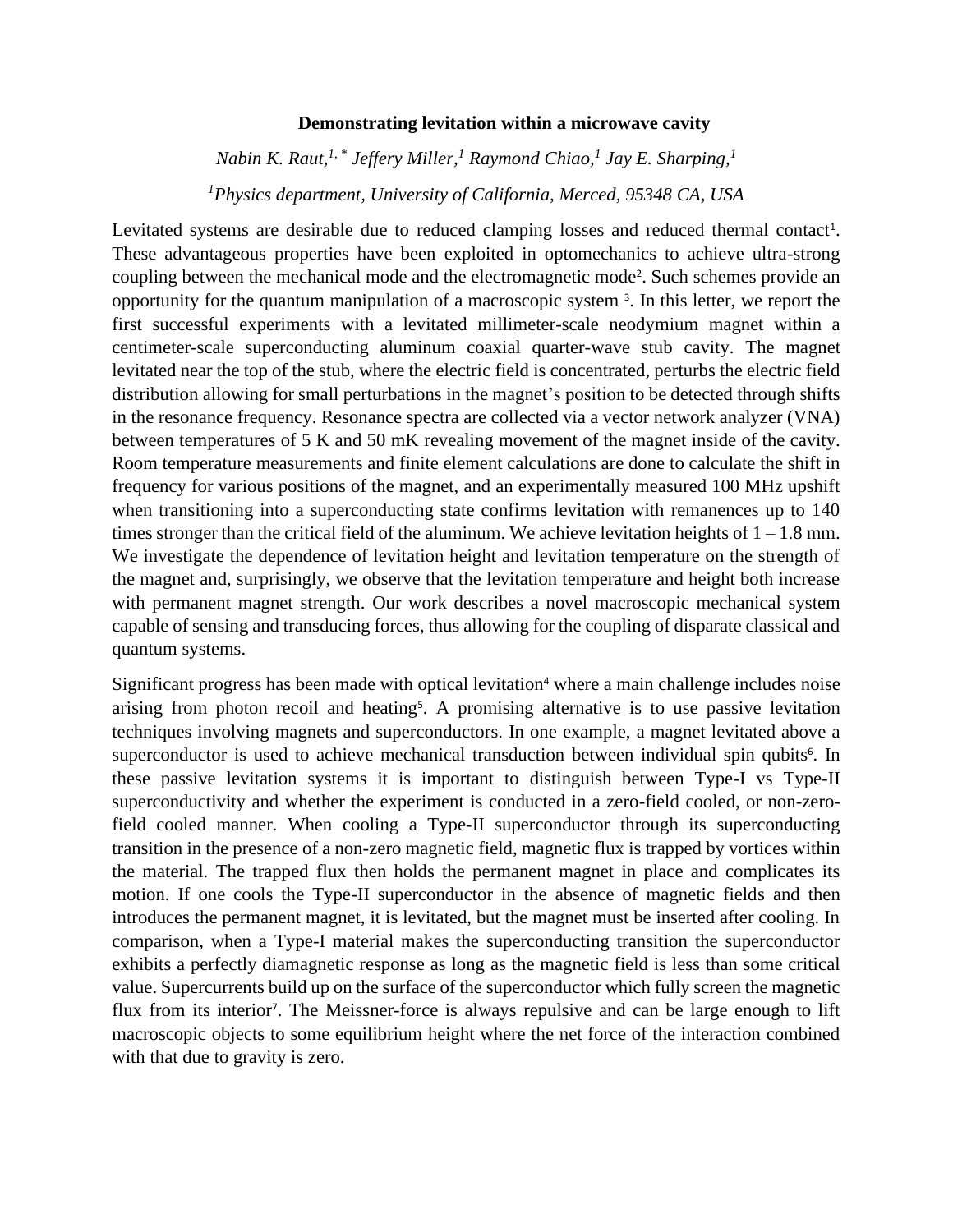Three-dimensional superconducting radio frequency (SRF) cavities have well-defined frequency spectra whose localized electric and magnetic fields provide unique opportunities to couple to other objects such as mechanical oscillator to form a cavity optomechanical system. Because of the physical positioning of the field distributions, the losses can be minimized allowing for a large quality factor<sup>8-10</sup>. Depending upon the strength of the coupling, a wide variety of physical phenomena can be explored from the semi-classical Purcell effect<sup>11</sup> to the quantum realm (detection of gravitational waves $12, 13$ , entangled state generation $14-16$ , optomechanically induced transparency<sup>17</sup>) along with novel physics (dark matter detection<sup>18</sup>, multimode entanglement<sup>19</sup>). Superconducting radio-frequency cavities exhibit high power handling capability, so a strong pump field can be used for the quantum control of the mechanical element. Moreover, these cavities have been shown to be promising platforms for quantum memory and cavity QED<sup>20-23</sup>. Recently, there has been a growing interest in coupling a magnon with the highly concentrated RF magnetic field of the cavity<sup>24, 25</sup>. While coupling between mechanical oscillators and optical cavities or superconducting circuits is becoming established, we are only just beginning to see significant progress towards coupling levitated systems within bulk SRF cavities $26, 27$ .

Fig. 1 (a) illustrates measurements scheme of our cavity-magnet system, which sits in the mixing chamber of a dilution refrigerator at T=50 mK. The refrigerator is cooled down to approximately 50 mK (well below the zero-field critical temperature of aluminum) and vacuum pressure is maintained at  $10^{-7}$  mbar. A microwave signal (~0 dBm) is coupled into the cavity to probe the quarter wave mode via a pin antenna that extends into the body of the cavity near the region with the strongest electric field. Transmission measurements  $(S_{21} (\omega))$  are performed with an overcoupled cavity which results in a loaded cavity Q on the order of 2500 to ensure that the mode can be tracked on a vector network analyzer (VNA). N-type cryogenic grease is used to maximize thermal contact between the cavity and the base plate of the dilution refrigerator, and to make the cavity stable during the cooldown.

The coaxial cylindrical cavity with one end open [Fig. 1(b)] is machined out of 6061 (97.9% pure) aluminum. The outer cylinder has a radius of 7 mm and a height of 55 mm. The inner stub cylinder has radius of 2 mm and height of 5 mm giving a quarter-wave resonance of  $f_0=10$  GHz. The coaxial stub cavity's resonance frequency is determined by the height of the stub, *l*, where  $f_0 \alpha \frac{1}{\lambda}$  $\frac{1}{4l}$ . We use neodymium disc magnets of 1-mm diameter by 0.5-mm high, with a mass of 2.75 mg, and varying magnetic field strengths (remanence, provided by the manufacturer) of  $1.22$  T –  $1.47$  T. This corresponds to magnetic moments of 0.38-0.46  $(mA)m^2$ , respectively. We include a plastic sleeve to keep the magnet on top of the stub where the frequency sensitivity is high. Without the sleeve, the magnet will fall into the gap between the stub and the wall. We expect the magnet to slide towards the edge of the stub during levitation irrespective of its initial position on the stub.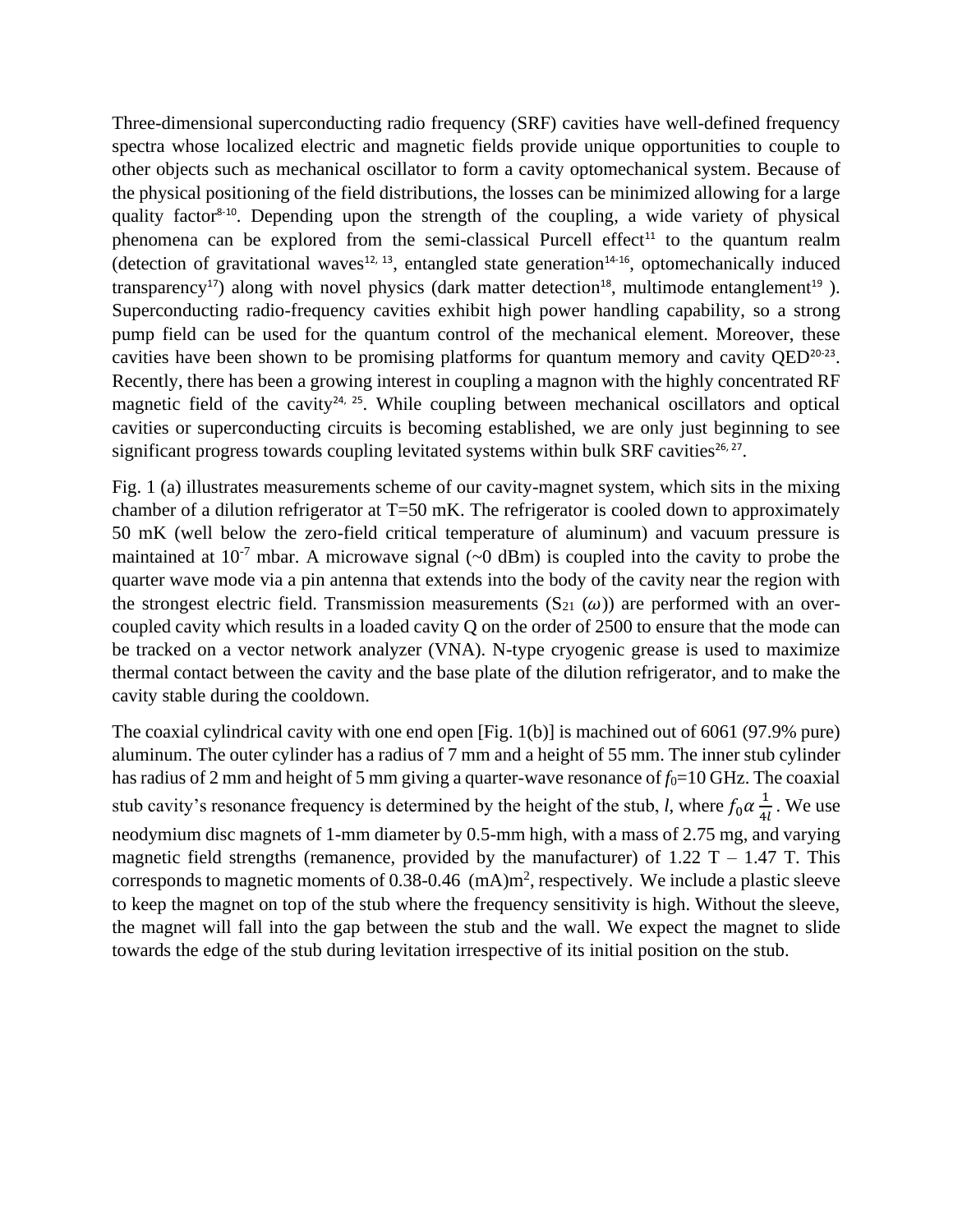

**Fig. 1| Schematic of experimental set up**. a, The cavity-magnet configuration attached to the base plate of a dilution refrigerator. b, Front view of the coaxial cavity with a magnet on the top part of the stub. The electric field highly concentrated at the rim of the stub (green arrow) decaying towards the conducting wall of the cavity.

In our experiment, any motion or levitation of the magnet results in a large frequency shift that can be observed in the VNA. Room temperature measurements and finite element calculations (COMSOL Multiphysics) help us to associate particular magnet displacements during levitation with the measured frequency shifts. The room temperature measurements are performed by manually positioning a magnet held by a capillary tube within the cavity in three dimensions. First, the capillary tube with a magnet is translated at different coordinates around and above the stub. Measurements were also made with just the capillary and no magnet to eliminate the effect of the capillary on the measurements. The frequency shift patten of these measurements compared with the simulation are displayed in Fig. 2 (a). For example, when the magnet is still in contact with the stub ( $z = 0$ ), radial movement of the magnet towards the edge of the stub produces a frequency downshift of -50 MHz/mm. According to our calculations the largest height sensitivity is expected for a magnet positioned at the edge of the stub (1.75 mm) where the sensitivity is -400 MHz/mm for levitation heights of 0-0.1 mm. As can be seen in the overlapping traces in Fig. 2 (a), once the levitation height exceeds z=0.7 mm, the levitation sensitivity no longer depends strongly on lateral position<sup>28</sup>. The expected frequency shifts from these simulations are used to estimate the levitation height in the experimental data (see supplementary material for the detail levitation height calculation).

A model of how the magnet effects the effective stub height is helpful for gaining intuition about how the cavity's resonance frequency will shift in different circumstances. Figure 2 (b) illustrates the expected changes to the resonance frequency of the cavity during levitation experiments. Any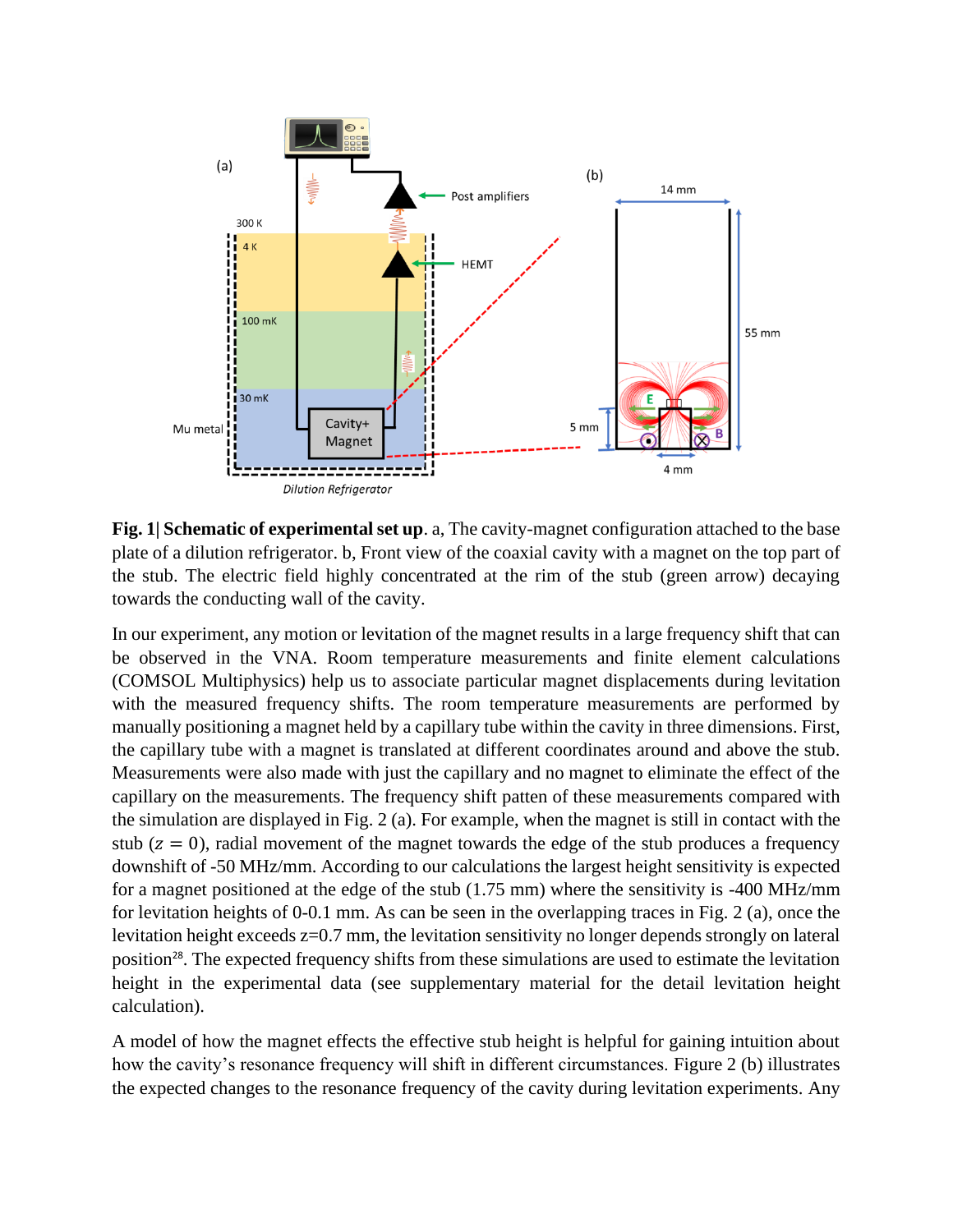perturbation within the coaxial region of the cavity changes the shape of the cavity mode and its frequency29. When a magnet is placed on the surface of the stub, it increases the effective height of the stub, thereby reducing the frequency of the cavity. The amount of frequency downshift depends upon the interaction of the magnet with the electric field of the cavity mode, which is concentrated toward the edges of the stub. Conversely, when the magnet is placed on the bottom of the cavity it raises floor of the cavity. This reduces the effective length of the stub which causes the resonance frequency to increase. As the magnet levitates above one of the surfaces, the resonance shifts towards that of the bare cavity (cavity without any magnet).



**Fig. 2| Characterization of frequency shift pattern**. a, Frequency shift away from the base resonance (horizontal pink trace) as a function of radial position for varying heights. b, Generalized frequency shift pattern with respect to the bare cavity (blue). The resonance will shift down in frequency for a magnet above the stub (gold) while an upshift is observed when the magnet is placed in the wall-stub gap (green).

The spectra collected between 1.25 K and 50 mK are compared in Fig. 3. When the bare cavity (with the plastic sleeve surrounding the stub) is cooled through the superconducting transition of aluminum at 1.2 K we observe a negligible frequency shift of a few KHz due to a change in the penetration depth. The small shifts at low temperatures, along with larger shifts (~20 MHz) due to thermal contraction as the system cools from room temperature, are reproducible across all measurements. The bare cavity's resonance at  $\sim 5K$  is used as the reference frequency for levitation experiments  $(\Delta f=0)$ .

We measure the behavior of the cavity-magnet system for a sequence of four magnets having the same shape and mass but having different magnetic strengths. The magnets are placed on top of the stub but the exact positioning on the stub is undetermined. Since the stub has minor imperfections it is not perfectly symmetric and the frequency downshift due to the presence of the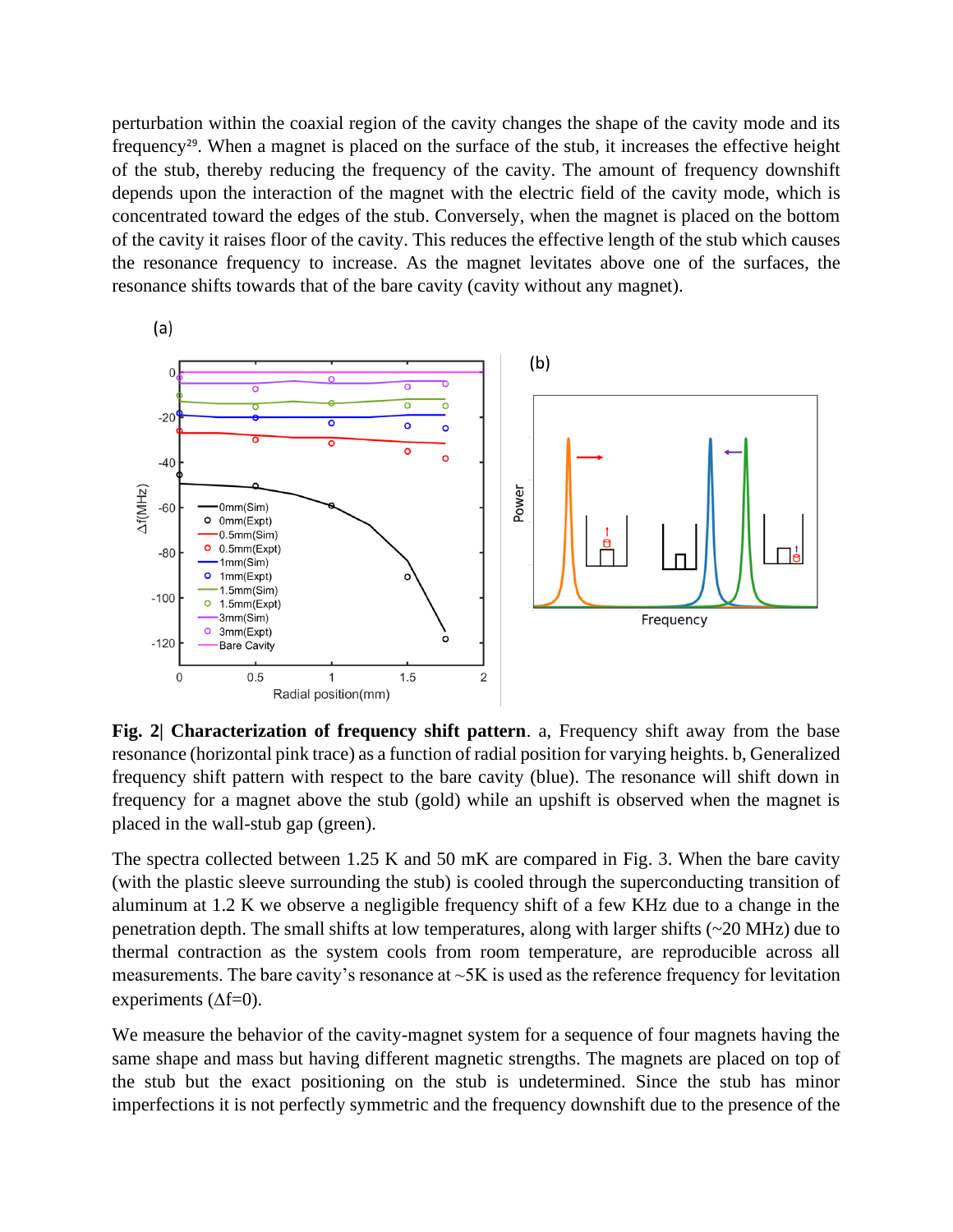magnet varies depending upon the exact position of the magnet. For example, at 5K, the frequency shift due to the N35 (1.22 T) and N42 (1.32 T) magnets is  $\sim$ 120 MHz, but the frequency shift for the N50 (1.44 T) and N52 (1.47 T) magnets is just ~90 MHz. Multiple cooling and heating cycles are performed for each magnet (see supplementary material).

For each trace in Fig. 3, one observes four features as the temperature drops. Initially the frequency is constant while the magnet rests on the surface of the stub. Secondly there is a fluctuation region where the frequency varies from the high temperature value by ~20 MHz. Thirdly, at intermediate temperatures there is a transition region characterized by sudden transitions of >30 MHz with plateaus. And fourthly, there is a final levitation region. As an example, consider the case of the weak N35 magnet. The frequency remains constant at about -120 MHz as the temperature drops from 1.25 K to 600 mK. Between 600 mK and 300 mK the fluctuation region exhibits variations between -120 MHz and -100 MHz. Sudden large step transitions (>30 MHz) occur in the range of 300 mK down to 150 mK. Finally, the measured frequency remains steady below 100 mK. All of the magnets exhibit the four features, but magnets providing larger magnetic fields display them at higher temperatures. The frequency shifts due to the magnetic levitation are in excellent agreement with the room temperature measurements and finite element calculations (Fig. 2). Additional experiments are performed with magnets of similar strength but slightly different geometry (see supplementary material).



**Fig. 3| Low temperature measurements**. Change in frequency as a function of temperature for N35, N42, N50, and N52 magnets. The black ovals group together traces from the same magnet throughout multiple heating and cooling cycles.

Calculations of the potential energy for a disk magnet having a remanence of 1.47 T (N52), combined with experiments conducted without the sleeve present, predict that the minimum in the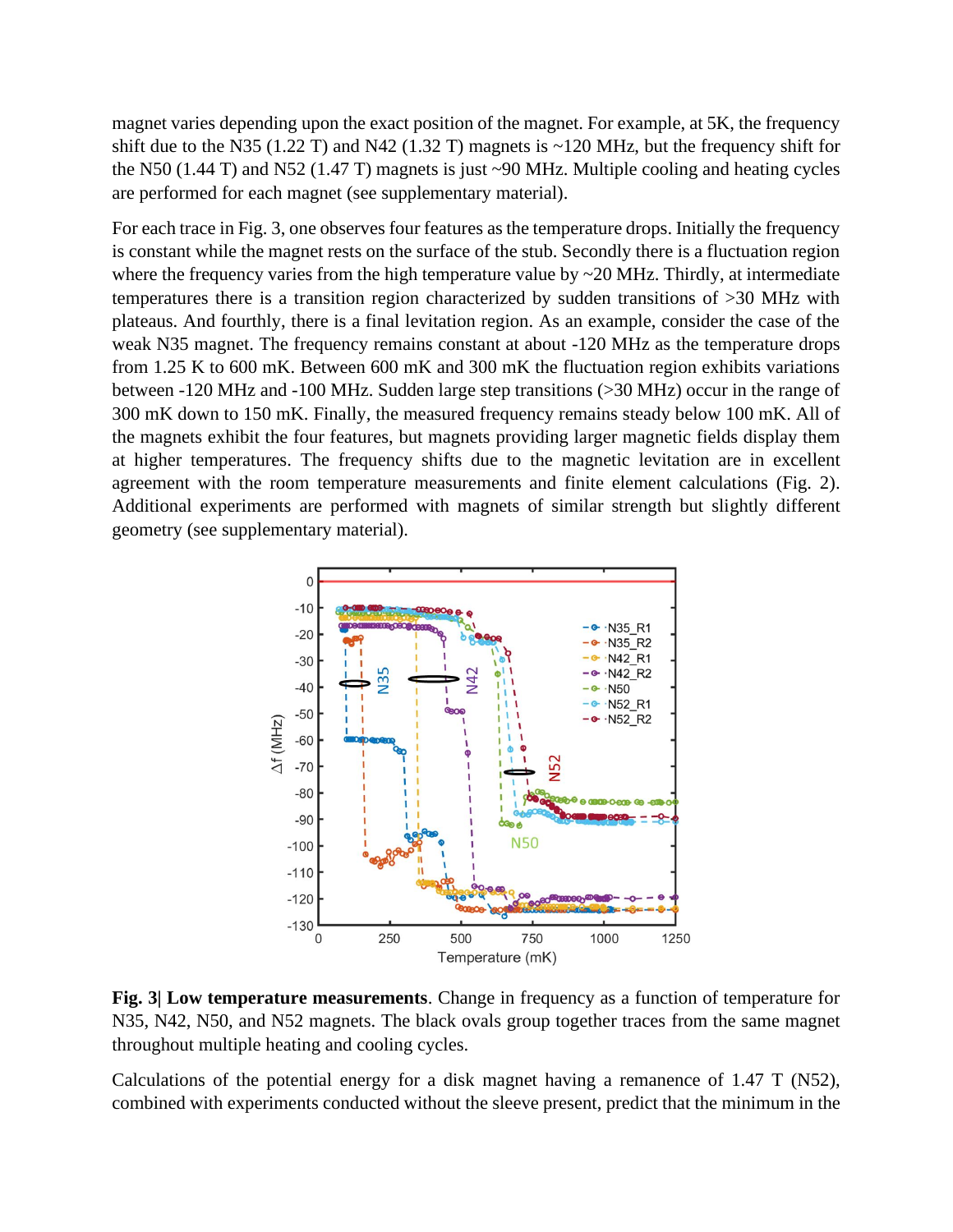potential energy is located in the gap. In the supplementary material we introduce an extended two-loop model<sup>30</sup>, where the cavity response is given by summing over an array of response loops. The potential energy model we develop predicts the levitation height more accurately than the widely use image method. For the N52 magnet our model overestimates levitation height only by 17 %, in contrast to 127 % overestimation by the image method (see Fig. 4).

We plot the levitation height as a function of magnet remanence in Fig. 4 where we see that magnets producing a larger magnetic field attain a larger levitation height and exhibit a higher levitation transition temperature compared with magnets producing a smaller magnetic field. This is surprising because prior to levitation, when the magnet rests directly on the surface of the aluminum, the magnetic field strength at the interface is larger than the critical field of the aluminum (10 mT at 1.2 K). This normal conducting region with a depth of 1-2 mm which varies with temperature and the strength of the magnet (see supplementary material). Levitation shows up as an abrupt transition since the levitation force depends quadratically on the magnetic moment of the magnet used. Below the levitation temperature the Meissner effect produces a force whose magnitude is sufficient to overcome the force due to gravity and allow the magnet to levitate. The uncertainty in our measurement of levitation height also decreases as the levitation force increases 31 .



**Fig. 4| Comparison of levitation height between the image method, our model, and experimental result as a function of remanence**.

To summarize, we have characterized the levitation of mm-sized permanent magnets within a type-1 SRF cavity. We obtain levitation heights of 1-1.8 mm for commercially-available neodymium magnets. These levitation heights are in a range where the SRF cavity's resonance frequency varies with magnet position. Levitation temperatures for aluminum cavities range from 100-700 mK, which is obtainable in dilution refrigerator systems. Such electro-mechanically coupled systems, if stabilized, can be used to introduce the low-frequency mechanical motion of the magnet with other objects whose quantum states can be probed and manipulated in SRF cavities, such as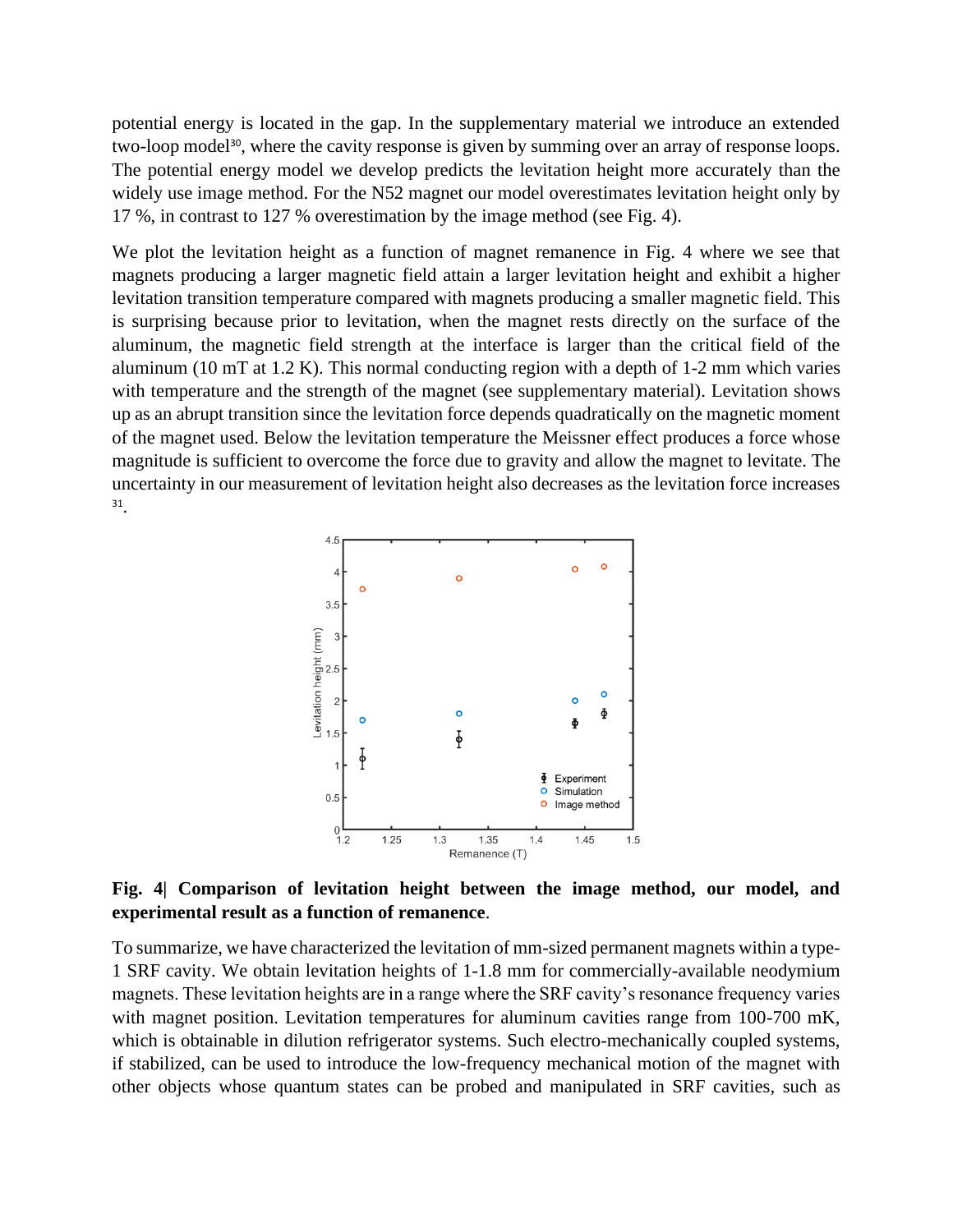magnons and transmons. In addition, the levitated high Q mechanical oscillator may be useful for precision sensing and gravitational wave detection.

We thank Prof. Chih-Chun Chien, Prof. M. Scheibner, Dr. J. Pate, Dr. L. Martinez, Dr. A. Castelli, Dr. P. Dhakal, Dr. P. Bernstein, and Prabin Parajuli for useful discussions.

\*Corresponding author: nraut@ucmerced.edu

## References

1. Hoang, T. M. *et al*. Torsional optomechanics of a levitated nonspherical nanoparticle. *Phys. Rev. Lett.* **117**, 123604 (2016).

2. Ahn, J. *et al*. Optically levitated nanodumbbell torsion balance and GHz nanomechanical rotor. *Phys. Rev. Lett.* **121**, 033603 (2018).

3. Aspelmeyer, M., Kippenberg, T. J. & Marquardt, F. Cavity optomechanics. *Reviews of Modern Physics* **86**, 1391 (2014).

4. Ahn, J. *et al*. Ultrasensitive torque detection with an optically levitated nanorotor. *Nature Nanotechnology* **15**, 89-93 (2020).

5. Vinante, A. *et al*. Testing collapse models with levitated nanoparticles: Detection challenge. *Physical Review A* **100**, 012119 (2019).

6. Gieseler, J. *et al*. Single-Spin Magnetomechanics with Levitated Micromagnets. *Phys. Rev. Lett.* **124**, 163604 (2020).

7. Blundell, S. J. in *Superconductivity: a very short introduction* (OUP Oxford, 2009).

8. Kuhr, S. *et al*. Ultrahigh finesse Fabry-Pérot superconducting resonator. *Appl. Phys. Lett.* **90**, 164101 (2007).

9. Reagor, M. *et al*. Quantum memory with millisecond coherence in circuit QED. *Physical Review B* **94**, 014506 (2016).

10. Ciovati, G., Dhakal, P. & Gurevich, A. Decrease of the surface resistance in superconducting niobium resonator cavities by the microwave field. *Appl. Phys. Lett.* **104**, 092601 (2014).

11. Kockum, A. F., Miranowicz, A., De Liberato, S., Savasta, S. & Nori, F. Ultrastrong coupling between light and matter. *Nature Reviews Physics* **1**, 19-40 (2019).

12. Rodgers, P. Mirror finish. *Nature Materials* **9**, S20 (2010).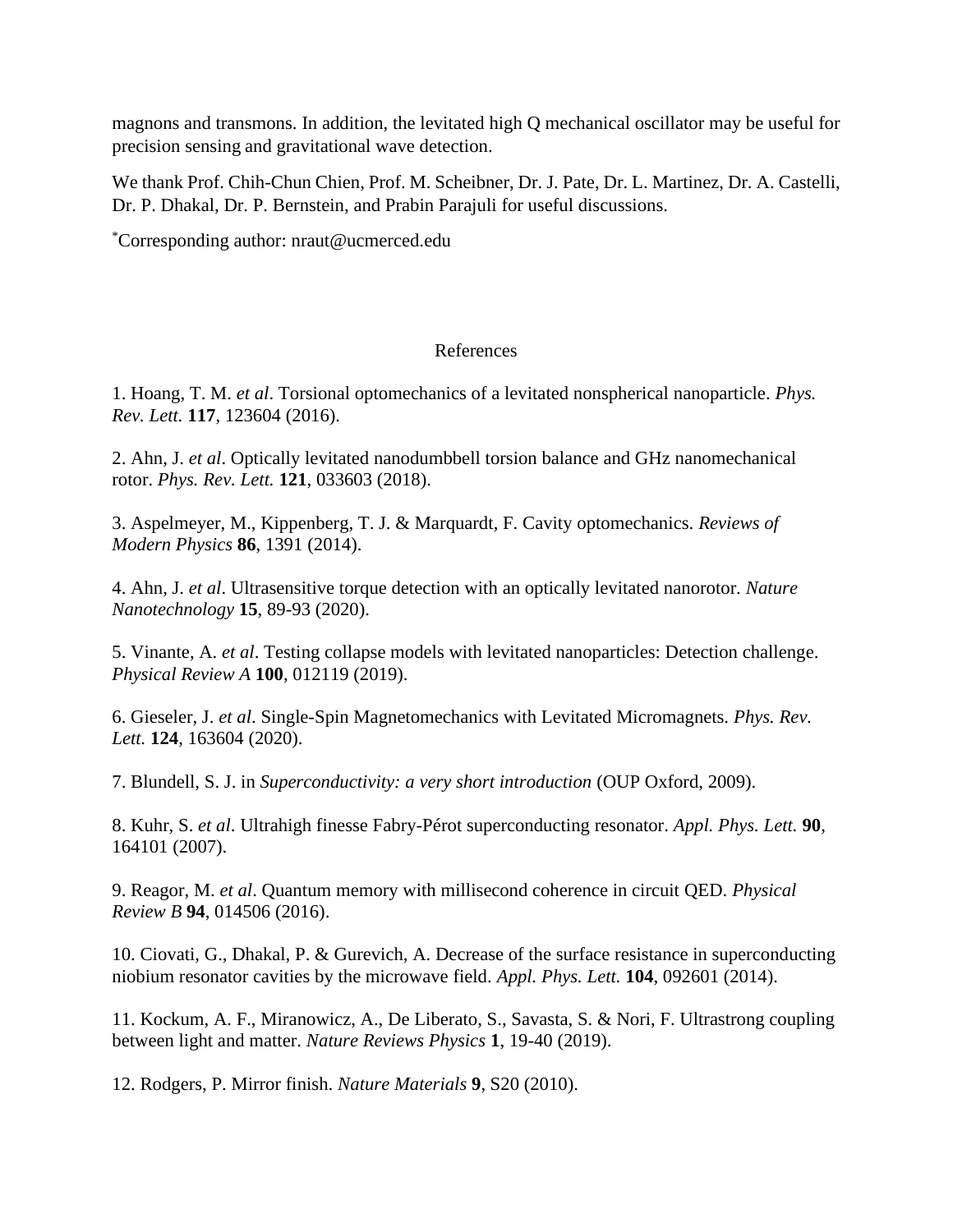13. Pace, A. F., Collett, M. J. & Walls, D. F. Quantum limits in interferometric detection of gravitational radiation. *Physical Review A* **47**, 3173 (1993).

14. Mancini, S., Giovannetti, V., Vitali, D. & Tombesi, P. Entangling macroscopic oscillators exploiting radiation pressure. *Phys. Rev. Lett.* **88**, 120401 (2002).

15. Vitali, D. *et al*. Optomechanical entanglement between a movable mirror and a cavity field. *Phys. Rev. Lett.* **98**, 030405 (2007).

16. Ockeloen-Korppi, C. F. *et al*. Stabilized entanglement of massive mechanical oscillators. *Nature* **556**, 478-482 (2018).

17. Weis, S. *et al*. Optomechanically induced transparency. *Science* **330**, 1520-1523 (2010).

18. Asztalos, S. J. *et al*. SQUID-based microwave cavity search for dark-matter axions. *Phys. Rev. Lett.* **104**, 041301 (2010).

19. Peterson, G. A. *et al*. Ultrastrong parametric coupling between a superconducting cavity and a mechanical resonator. *Phys. Rev. Lett.* **123**, 247701 (2019).

20. Ladd, T. D. *et al*. Quantum computers. *Nature* **464**, 45-53 (2010).

21. Majer, J. *et al*. Coupling superconducting qubits via a cavity bus. *Nature* **449**, 443-447 (2007).

22. Nissen, F. *et al*. Nonequilibrium dynamics of coupled qubit-cavity arrays. *Phys. Rev. Lett.* **108**, 233603 (2012).

23. Lu, Y. *et al*. Universal stabilization of a parametrically coupled qubit. *Phys. Rev. Lett.* **119**, 150502 (2017).

24. Tabuchi, Y. *et al*. Coherent coupling between a ferromagnetic magnon and a superconducting qubit. *Science* **349**, 405-408 (2015).

25. Flower, G., McAllister, B., Goryachev, M. & Tobar, M. E. Determination of niobium cavity magnetic field screening via a dispersively hybridized magnonic sensor. *Appl. Phys. Lett.* **117**, 162401 (2020).

26. Childress, L. *et al*. Cavity optomechanics in a levitated helium drop. *Physical Review A* **96**, 063842 (2017).

27. Kashkanova, A. D. *et al*. Optomechanics in superfluid helium coupled to a fiber-based cavity. *Journal of Optics* **19**, 034001 (2017).